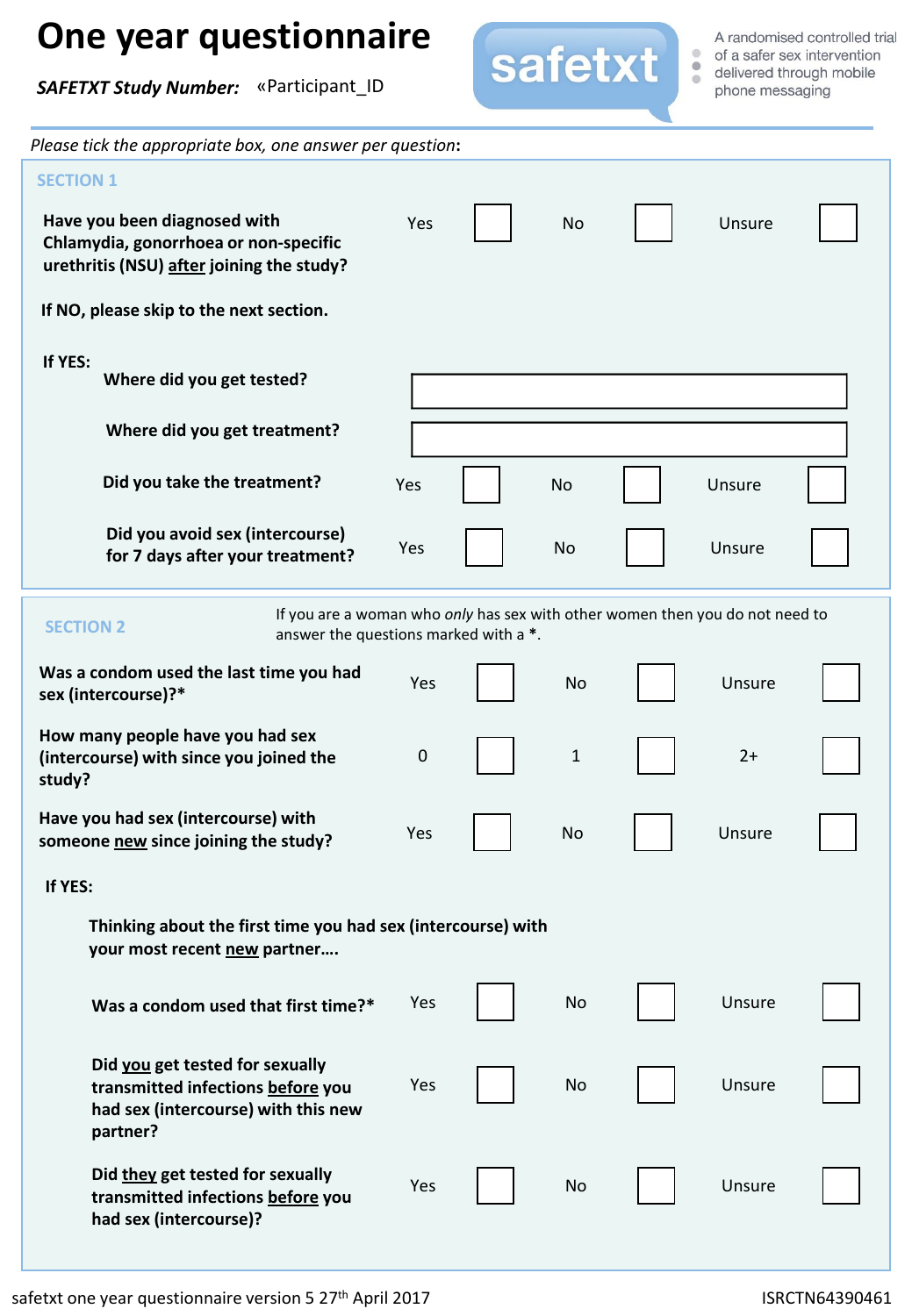

*Please tick the appropriate box, one answer per question***:**

| <b>SECTION 3</b><br>Did anyone else read the messages we<br>sent you?                                                                     | Yes   |               | <b>No</b> |     | Unsure                         |  |
|-------------------------------------------------------------------------------------------------------------------------------------------|-------|---------------|-----------|-----|--------------------------------|--|
| If yes:                                                                                                                                   |       |               |           |     |                                |  |
| How did you feel about them<br>reading the messages?                                                                                      | Happy |               | Unhappy   |     | Unsure                         |  |
| <b>SECTION 4</b>                                                                                                                          |       |               |           |     |                                |  |
| Do you know anyone else who took part<br>in the study?<br>If yes:                                                                         | Yes   |               | No        |     | Unsure                         |  |
| Did they read the messages we sent you?                                                                                                   | Yes   |               | No        |     | Unsure                         |  |
| Did you read the messages we sent them?                                                                                                   | Yes   |               | <b>No</b> |     |                                |  |
|                                                                                                                                           |       |               |           |     |                                |  |
| <b>SECTION 5</b>                                                                                                                          |       |               |           |     |                                |  |
| How many of the text messages we sent<br>you did you read?                                                                                | All   | Most          |           | Few | None                           |  |
| Texting while driving can cause accidents.<br>In the past 12 months, were you involved<br>in a car accident where you were the<br>driver? | Yes   |               | No        |     |                                |  |
|                                                                                                                                           |       |               |           |     |                                |  |
| <b>SECTION 6</b>                                                                                                                          |       |               |           |     |                                |  |
| Since joining the study, have you been kicked, hit,<br>slapped or otherwise physically hurt by your<br>partner or ex-partner?             |       | Yes<br>Unsure |           |     | <b>No</b><br>Prefer not to say |  |